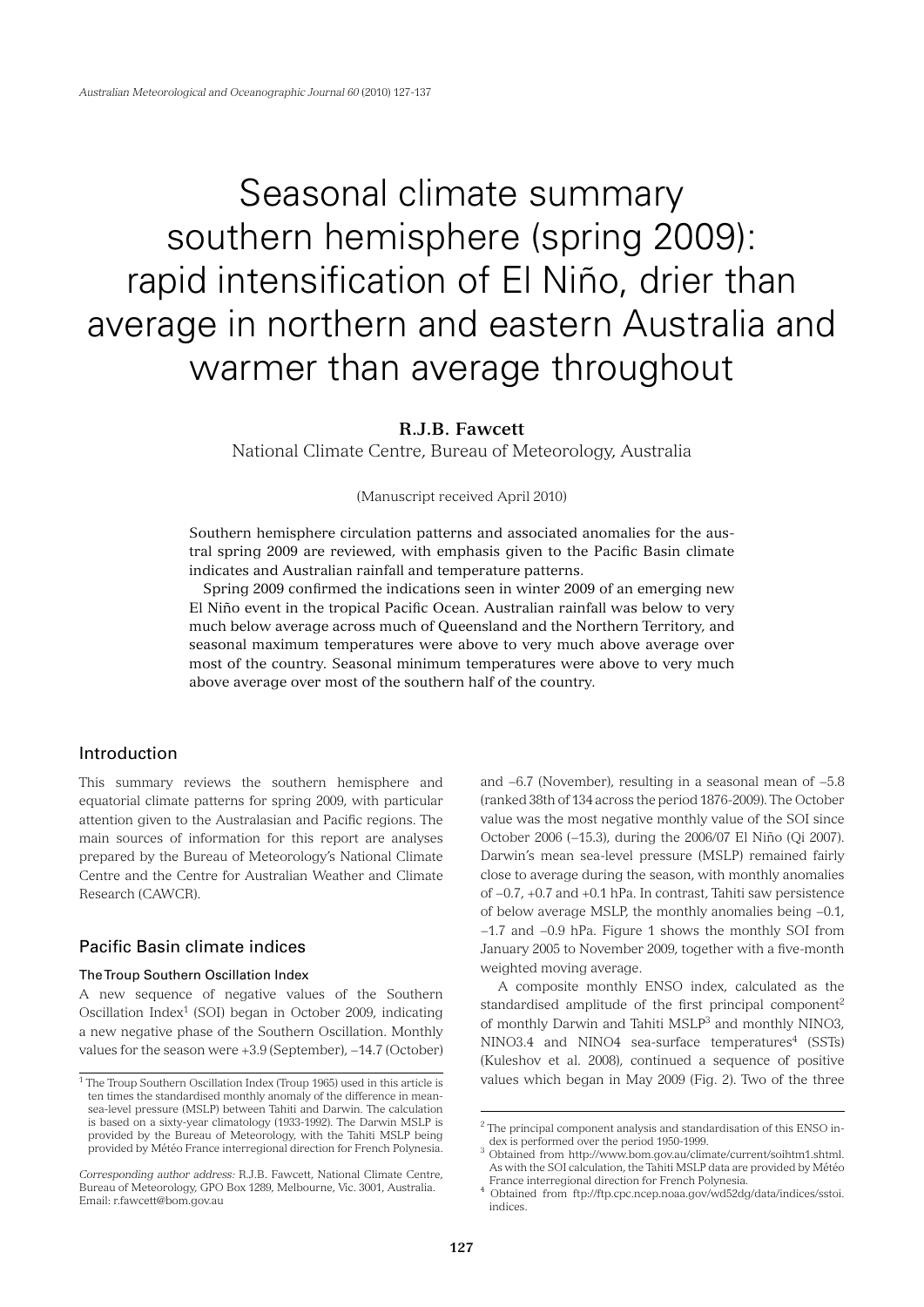Fig. 1 Southern Oscillation Index, from January 2005 to November 2009, together with a five-month binomially weighted moving average. Means and standard deviations used in the computation of the SOI are based on the period 1933-1992.



Fig. 2 Composite standardised monthly ENSO index from January 2005 to November 2009, together with a weighted three-month moving average. See text for details.



monthly values in the season exceeded one standard deviation, confirming that the emerging negative phase of the Southern Oscillation had reached El Niño status. Monthly values of this index were +0.75 (September), +1.40 (October) and +1.37 (November). The October value of this index was the most positive monthly value since December 2002 (+1.41) during the 2002/03 El Niño.

The September/October and October/November values of the Climate Diagnostics Center (CDC) bi-monthly Multivariate ENSO index<sup>5</sup> (MEI; Wolter and Timlin 1993, 1998) were  $+0.999$ and +1.039, respectively. The MEI remained consistently positive from the April/May 2009 value of +0.344, the first positive value after a sequence of nine negative values. The October/November value of this index was the most positive value since October/November 2006 (+1.288) during the 2006/07 El Niño. The trends in these three ENSO indices during spring were of sufficient magnitude as to point to the emergence of a new El Niño event.

5 Obtained from http://www.esrl.noaa.gov/psd/people/klaus.wolter/MEI/ table.html. The MEI is a standardised anomaly index.

#### Outgoing long-wave radiation

The Climate Prediction Center, Washington, computes a standardised monthly anomaly<sup>6</sup> of outgoing long-wave radiation (OLR) for an equatorial region ranging from 5°S to 5°N and 160°E to 160°W (not shown). Tropical deep convection in this region is particularly sensitive to changes in the phase of the Southern Oscillation. During El Niño events, convection is generally more prevalent, resulting in a reduction in OLR. This reduction is due to the lower effective black-body temperature and is associated with increased high cloud and deep convection. The reverse applies in La Niña events, with less convection in the vicinity of the dateline (and consequently, positive anomalous OLR). Monthly values for the season were −0.6 (September), −0.2 (October) and 0.0 (November). These values were comparable with those of the previous El Niño (−0.2, −0.8 and −0.2 in spring 2006), but rather weaker than those of the 1997 (-1.2, -2.5 and 0.0) and 2002 (−1.8, −1.3 and −1.4) El Niño springs.

Figure 3 shows the seasonal OLR anomalies for the Asia-Pacific region between 40°S and 40°N. Negative anomalies were observed on the equator immediately west of the dateline, but the strongest negative equatorial anomalies were seen between 150°E and 175°E, rather than on the date-line itself.

# Oceanic patterns

#### Sea-surface temperatures

Figure 4 shows spring 2009 sea-surface temperature (SST) anomalies in degrees Celsius (°C). These have been obtained from the US National Oceanic and Atmospheric Administration (NOAA) Optimum Interpolation analyses (Reynolds et al. 2002). The base period is 1961-1990. Seasonal SSTs were above average across the entire equatorial

Fig. 3 OLR anomalies for spring 2009 (W m−2). Base period 1979 to 1998. The mapped region extends from 40°S to 40°N and from 70°E to 180°E.



6 Obtained from http://www.cpc.ncep.noaa.gov/data/indices/olr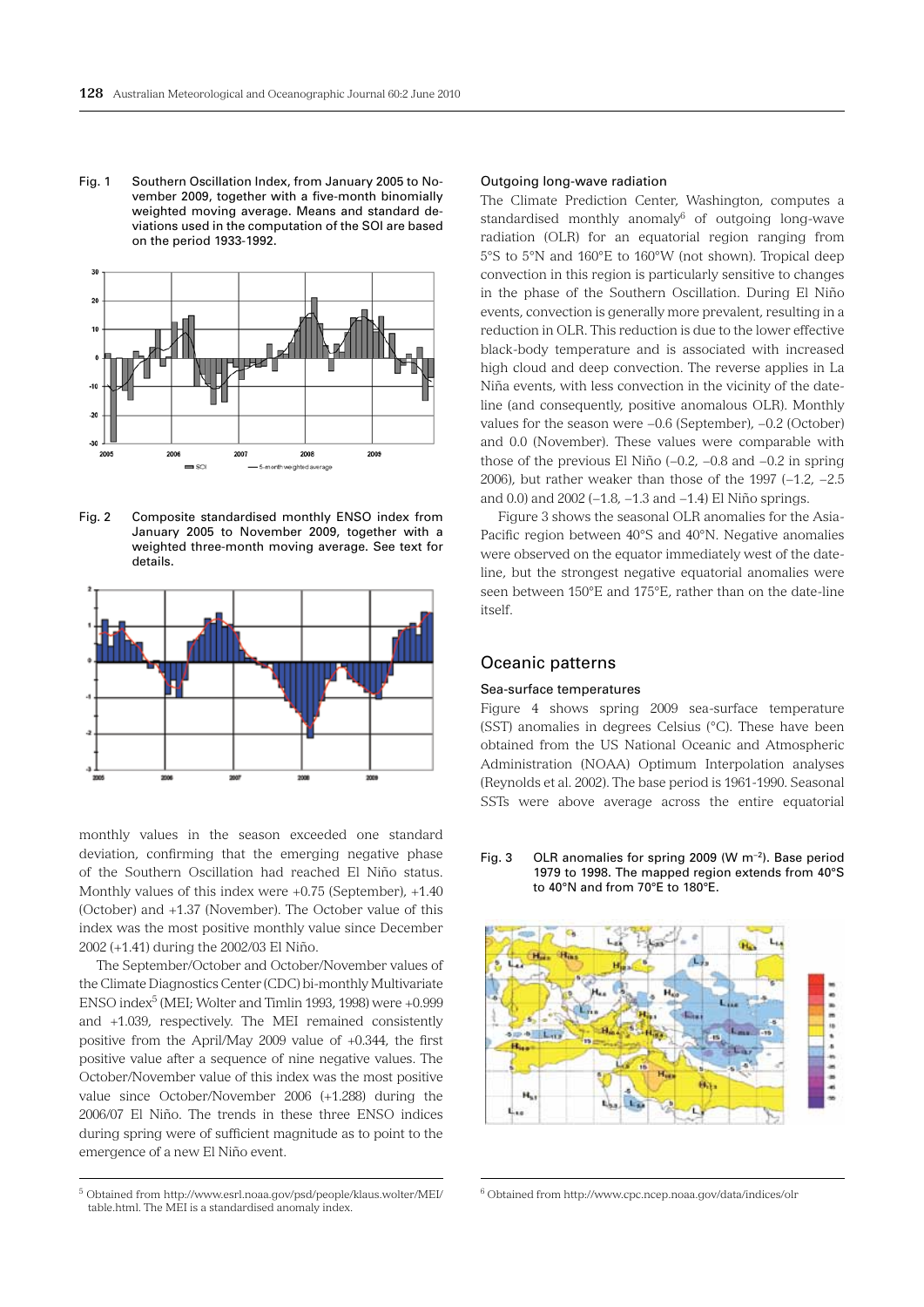

#### Fig. 4 Anomalies of SST for spring 2009 (°C). The contour interval is 0.5°C.

Pacific, with peak anomalies between +1.5°C and +2.0°C centrally located between 170°E and 140°W. The season saw significant warming in the central equatorial Pacific, with November 2009 anomalies being more than 1°C higher in some places than those recorded three months earlier in August 2009.

This warming can also be seen in the standard SST indices. The monthly SST anomaly indices<sup>7</sup> for the NINO3 region were +0.92° (September), +0.95° (October) and +1.39°C (November), continuing a sequence of positive values which began in April 2009. Those for the NINO3.4 region were +0.87°C (September), +1.02°C (October) and +1.69°C (November), continuing a sequence of positive values which began in May 2009, while the corresponding values for the NINO4 region were +0.88°C, +1.24°C and +1.50°C, continuing a sequence of positive values which also began in April 2009. These values are consistent with the equatorial pattern of the anomalies shown in Fig. 4, and confirm the establishment of the El Niño event.

SSTs were also above average across almost the entire tropical Indian Ocean, with relatively weak gradients along the equator. In the Australian region, SST anomalies were positive around the northern, eastern and southeastern coasts, while negative anomalies stretched from the North West Cape (WA) around to the top of the Bight.

## Subsurface patterns

The Hovmöller diagram for the 20°C isotherm depth anomaly (obtained from CAWCR) across the equator (January 2001 to November 2009) is shown in Fig. 5. The 20°C isotherm is generally situated close to the equatorial thermocline, the region of greatest temperature gradient with depth and the boundary between the warm near-surface and cold





deep-ocean waters. Positive anomalies correspond to the 20°C isotherm being deeper than average, and negative anomalies to it being shallower than average. Changes in the thermocline depth may act as a precursor to changes at the surface.

<sup>&</sup>lt;sup>7</sup> As before, obtained from ftp://ftp.cpc.ncep.noaa.gov/wd52dg/data/indices/sstoi.indices . All anomaly indices in °C and calculated with respect to the base period 1961-1990. The NINO3 region is 5°S to 5°N and 150°W to 90°W. The NINO3.4 region is 5°S to 5°N and 170°W to 120°W. The NINO4 region is 5°S to 5°N and 160°E to 150°W.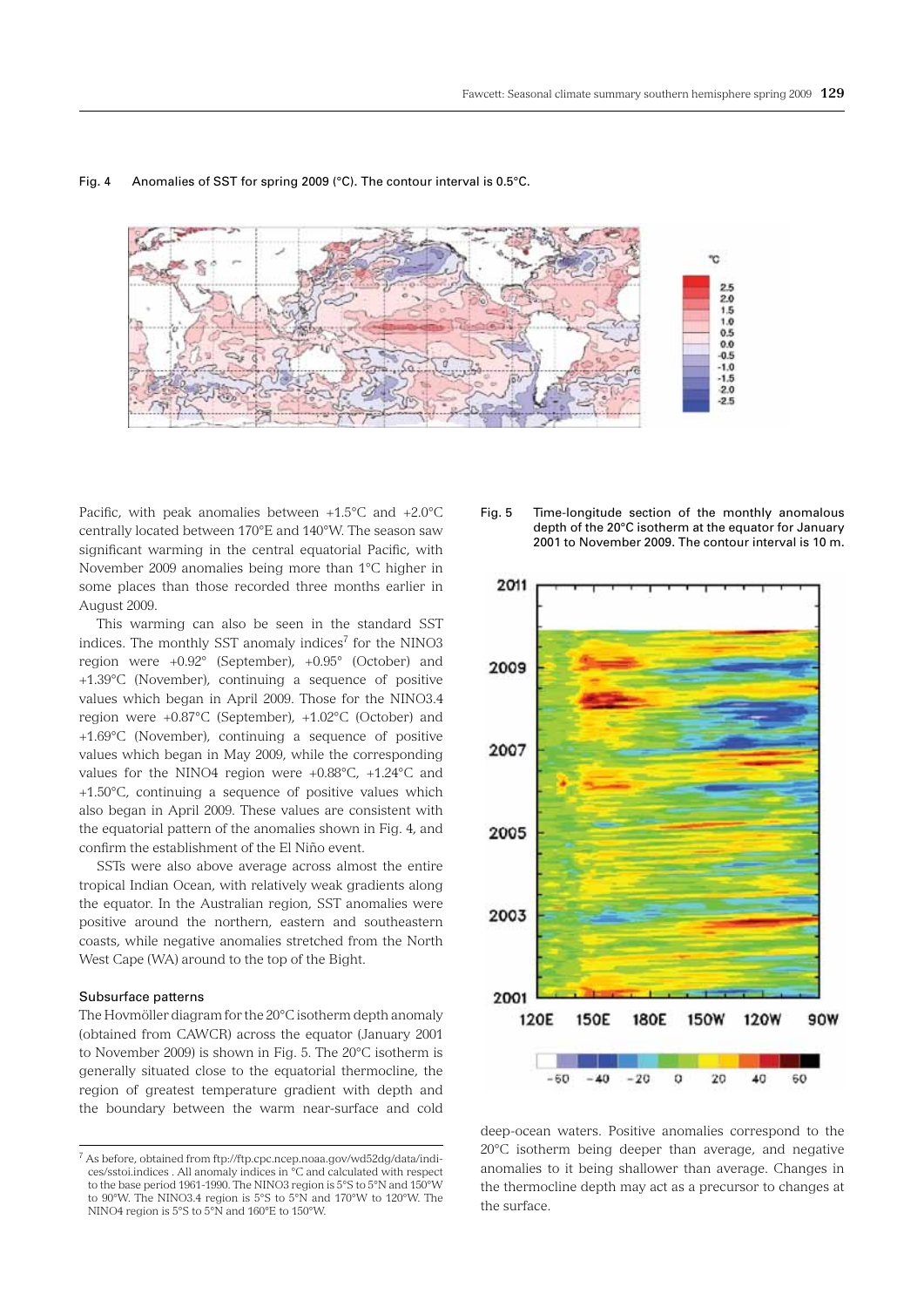A weak downwelling Kelvin wave (positive anomalies in Fig. 5) proceeded across the equatorial Pacific in late winter (Jakob 2010) and early spring, followed by another one in mid to late spring. The latter of these two downwelling Kelvin waves was the strongest one seen in the eastern equatorial Pacific since the 2006/2007 El Niño event, but at the end of the season it was still in progress. Its passage can also be seen in Fig. 6, which shows a vertical cross-section of equatorial subsurface temperature anomalies from August to November 2009. The Kelvin wave clearly played a role in the steady increase of the NINO3 and NINO3.4 SST indices during the season.

# Atmospheric patterns

#### Surface analyses

The spring 2009 mean sea-level pressure (MSLP) pattern, computed by the Bureau of Meteorology's Global Assimilation and Prognosis (GASP) model, is shown in Fig. 7, and the associated anomaly pattern in Fig. 8. These anomalies are the difference from a 1979-2000 climatology obtained from the National Centers for Environmental Prediction (NCEP) II Reanalysis data (Kanamitsu et al. 2002). The MSLP analysis has been computed using data from the 0000 UTC daily analyses of the GASP model. The MSLP anomaly field is not shown over areas of elevated topography (grey shading).

The spring 2009 MSLP pattern (Fig. 7) was fairly zonal in the southern hemisphere mid-latitudes, the principal exception being a trough of low pressure at around 170°W, east of New Zealand. This trough arose from a weak negative

Fig. 6 Four-month August to November 2009 sequence of vertical sea subsurface temperature anomalies at the equator for the Pacific Ocean. The contour interval is 0.5°C.



Fig. 7 Spring 2009 MSLP (hPa).



Fig. 8 Spring 2009 MSLP anomalies (hPa).



anomaly (−2.8 hPa) close to the date-line (Fig. 8), together with a much stronger positive anomaly (+12.8 hPa) further east (120°W). (Anomalous ridging in the far south to southeast Pacific has been a feature in previous El Niño events, e.g., summer 2002/2003 (Reid 2003), summer 1997/1998 (Mullen 1998), spring 1997 (Walland 1998), winter 1997 (Fawcett 1998), spring 1994 (Beard 1995).) A weaker positive anomaly of around +8 hPa was located at 0° longitude, but the absence of a positive anomaly of comparable magnitude at around 120°E prevents a clear three-wave pattern in the anomalies. Anomalies between 120°E and 160°E closer to the South Pole reached +5 hPa over a smaller area.

The subtropical ridge was slightly stronger than normal in the Australian region, with centres of 1023.9 hPa (90°E) and 1019.2 hPa (165°E) in the MSLP field (Fig. 7) and +3.3 hPa over Western Australia in the anomalies (Fig. 8). Anomalies were positive over all of Australia, although a weak negative anomaly (−0.5 hPa) was located to the south of Western Australia.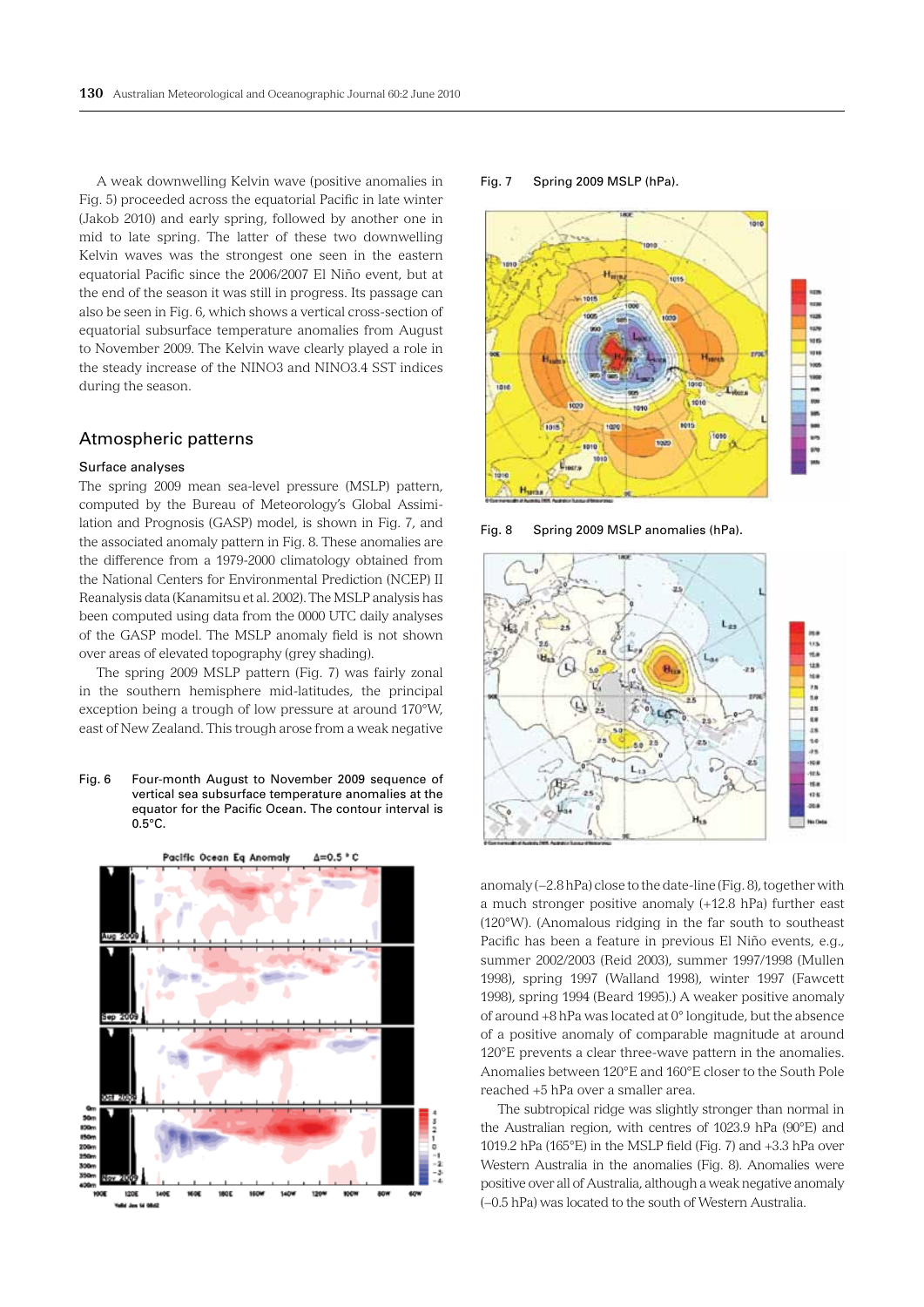#### Mid-tropospheric analyses

The 500 hPa geopotential height (an indicator of the steering of surface synoptic systems across the southern hemisphere) for spring 2009 is shown in Fig. 9, with the associated anomalies in Fig. 10. The seasonal 500 hPa height field in the southern hemisphere was characterised by generally zonal flow, with troughs located at around 100°E, 165°W and 75°W. The strong positive anomaly at the surface at around 120°W (Fig. 8) was also clearly evident at the mid-levels (Fig. 10). The two weaker negative anomalies to the east and west at the surface were also evident at this level. A weak ridge of positive anomalies stretched from the Tasman Sea across Antarctica into the southwest Atlantic Ocean. Anomalies across Australia for the season were uniformly positive, but weak in magnitude.

# Fig. 9 Spring 2009 500 hPa mean geopotential height (gpm).



Fig. 10 Spring 2009 500 hPa mean geopotential height anomalies (gpm).



#### Blocking

The time-longitude section of the daily southern hemisphere blocking index $8$  is shown in Fig. 11, with the start of the season at the top of the figure. This index is a measure of the strength of the zonal 500 hPa flow in the mid-latitudes (40°S to 50°S), relative to that of the subtropical (25°S to 30°S) and high (55°S to 60°S) latitudes. Positive values of the index are generally associated with a split in the mid-latitude westerly flow near 45°S and mid-latitude blocking activity. Figure 12 shows the seasonal index for each longitude.

Fig. 11 Spring 2009 daily southern hemisphere blocking index (m s−1) time-longitude section. The horizontal axis shows degrees east of the Greenwich meridian. Day one is 1 September.



Fig. 12 Mean southern hemisphere blocking index (m s<sup>-1</sup>) for spring 2009 (solid line). The dashed line shows the corresponding long-term average. The horizontal axis shows degrees east of the Greenwich meridian.



<sup>8</sup> The blocking index is defined as BI =  $0.5$  [( $u_{25} + u_{30}$ ) – ( $u_{40} + 2 u_{45} + u_{50}$ ) +  $(u_{55} + u_{60})$ , where  $u_x$  is the westerly component of the 500 hPa wind at latitude x.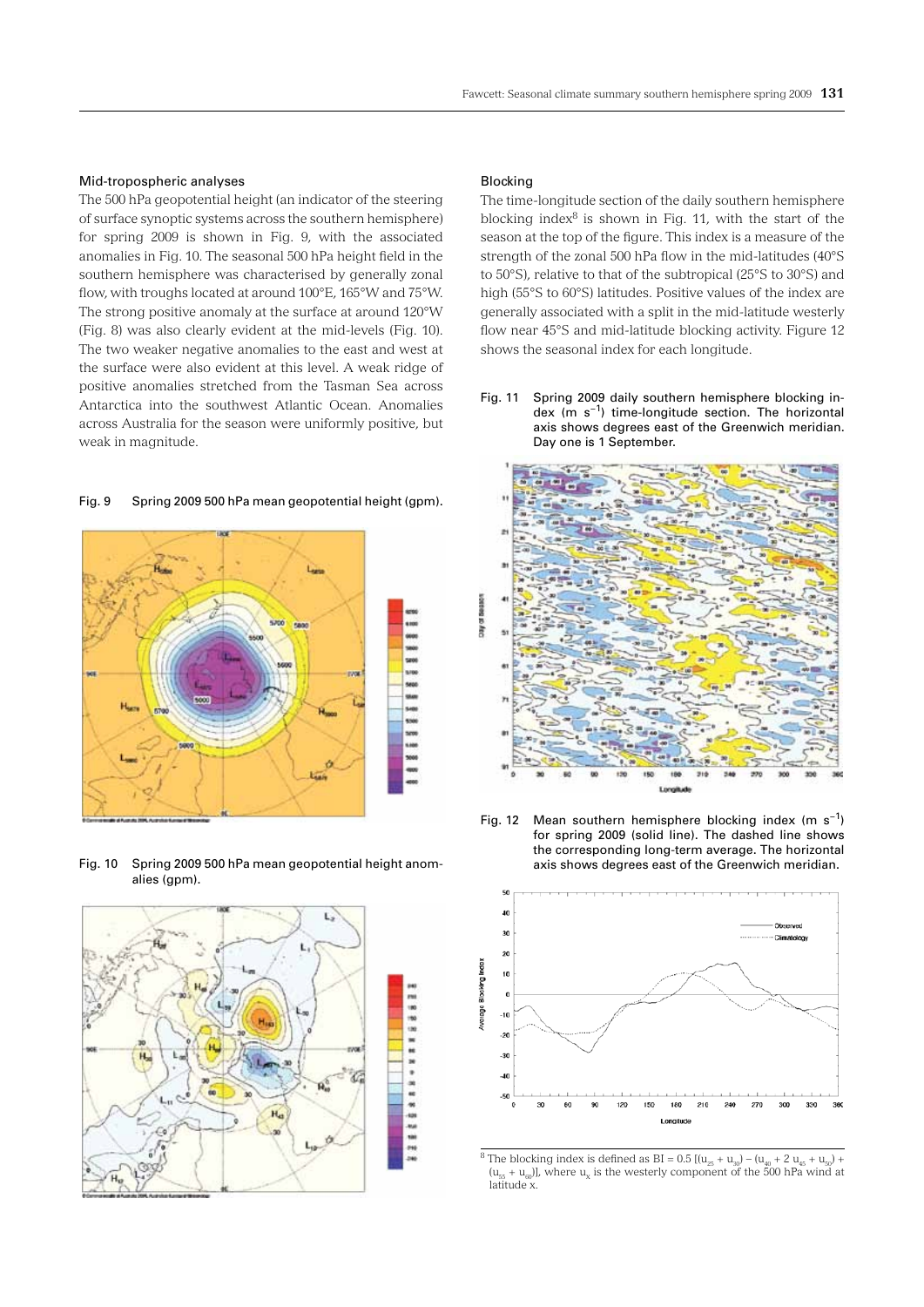Southern hemisphere blocking during spring 2009 was below average across the South Indian Ocean (50°E to 110°E) and Australian longitudes (130°E to 160°W), but above average in the central and eastern Pacific (eastward of 160°W). This latter feature was consistent with the anomalous high-latitude ridging as seen in Fig. 8 and Fig. 10. Peak values of the blocking index were seen over the central Pacific in early November and over the South Atlantic Ocean in late September/early October.

## Winds

Spring 2009 low-level (850 hPa) and upper-level (200 hPa) wind anomalies (from the 22-year NCEP II climatology) are shown in Figs 13 and 14 respectively. Isotach contours are at 5 m s−1 intervals, and in Fig. 13 regions where the surface rises above the 850 hPa level are shaded. In spite of the falling SOI, the wind anomalies along the equatorial Pacific show little indication of a weakened Walker circulation – the equatorial anomalies are very weak, although they are westerly in character as expected in an El Niño.

In the upper levels (Fig. 14), an anticyclonic anomaly pattern covered much of the South Indian Ocean. This pattern can be seen in the 500 hPa height anomalies (Fig. 10), although there was little reflection of this feature at the surface (Fig. 8). A neighbouring feature in the upper levels was a cyclonic circulation over the western half of Australia, which may have been associated with the average to above average rainfall seen over much of Western Australia (see below).

# Australian region

#### Rainfall

Figure 15 shows the spring rainfall totals for Australia, while Fig. 16 shows the spring rainfall deciles, where the deciles are calculated with respect to gridded rainfall data for all springs from 1900 to 2009.

Spring rainfall averaged over Australia was 22 per cent below the 1961-1990 normal (37th lowest in a record of 110 years – see Table 1). Spring rainfall was below to very much

#### Fig. 13 Spring 2009 850 hPa vector wind anomalies (m s−1). The anomaly field is not shown over areas of elevated topography.



#### Fig. 14 Spring 2009 200 hPa vector wind anomalies (m s−1).

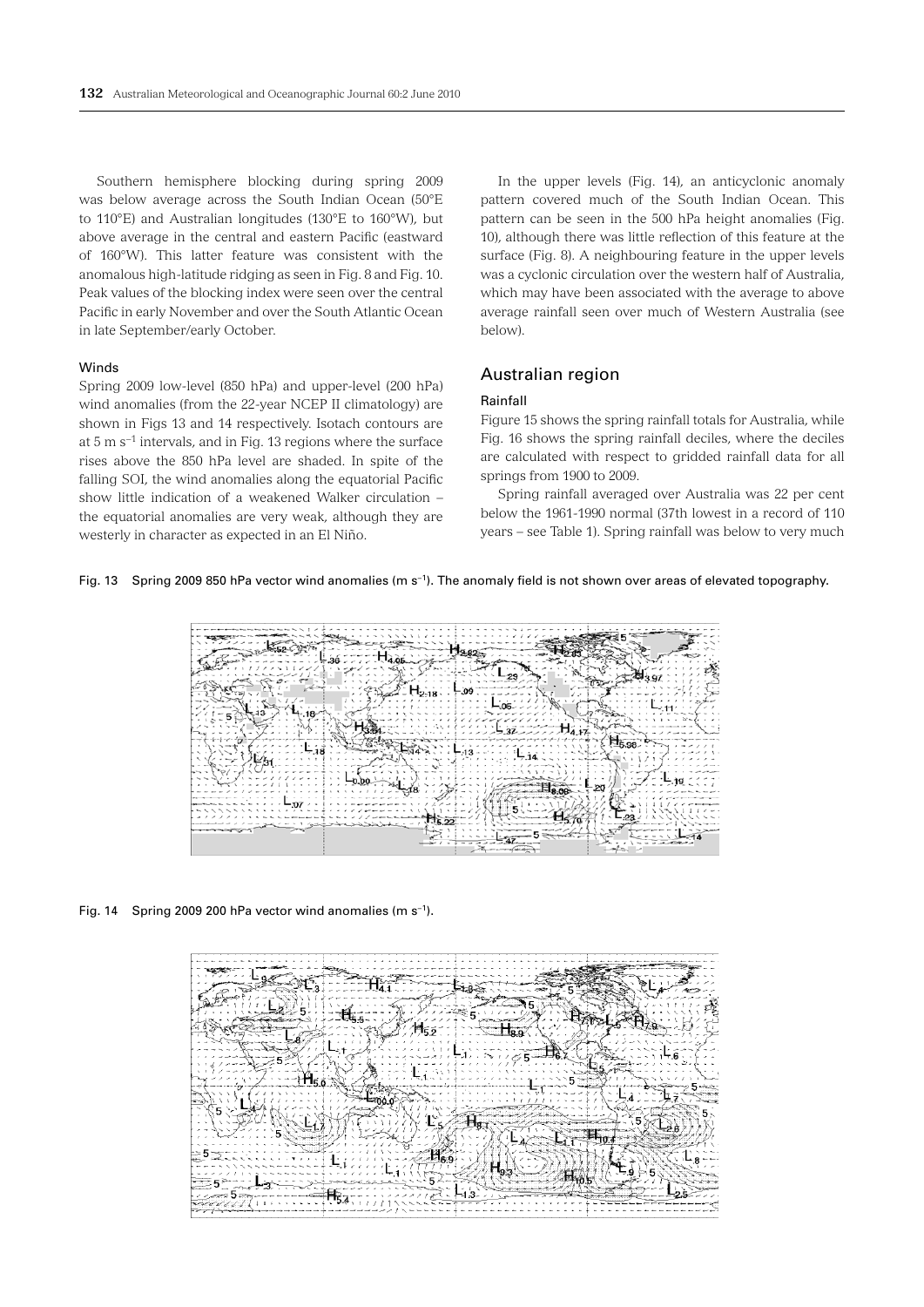

Fig. 15 Spring 2009 rainfall totals (mm) for Australia.

Fig. 16 Spring 2009 rainfall deciles for Australia: decile ranges based on grid-point values over the springs 1900 to 2009.

Table 1. Summary of the seasonal rainfall ranks and extremes on a national and State basis for spring 2009. The ranking in the last column goes from 1 (lowest) to 110 (highest) and is calculated over the years 1900 to 2009.

| Region             | Highest seasonal total<br>(mm)             | Lowest seasonal total<br>(mm) | Highest daily total<br>(mm)               | Area-averaged<br>rainfall<br>(mm) | Rank<br>of area-<br>averaged<br>rainfall |
|--------------------|--------------------------------------------|-------------------------------|-------------------------------------------|-----------------------------------|------------------------------------------|
| Australia          | 1522 at Bellenden Ker<br>Top Station (Qld) | Zero at several locations     | 411 at Promised Land (NSW).<br>27 October | 57                                | 37                                       |
| Queensland         | 1522 at Bellenden Ker<br>Top Station       | Zero at several locations     | 229 at Tree House Creek.<br>12 November   | 48                                | 23                                       |
| New South Wales    | 967 at Promised Land                       | 20 at Corona Homestead        | 411 at Promised Land. 27 October          | 100                               | 44                                       |
| Victoria           | 664 at Rocky Valley                        | 84 at Kotta                   | 103 at Trentham. 22 November              | 195                               | 69                                       |
| Tasmania           | 599 at Lake Margaret<br>Dam                | 132 at Ouse                   | 150 at Maria Island, 29 November          | 335                               | 41                                       |
| South Australia    | 318 at Piccadilly                          | 15 at Cook                    | 96 at Ki Ki, 27 November                  | 73                                | 96                                       |
| Western Australia  | 394 at Pemberton                           | Zero at several locations     | 104 at Kilto Station, 6 November          | 38                                | 62                                       |
| Northern Territory | 325 at Pirlangimpi                         | Zero at several locations     | 94 at Bulman, 24 November                 | 26                                | 11                                       |

below average across most of the Northern Territory (the Territorial area average of 26 mm was 62 per cent below mean) and coastal Queensland (the State area average of 48 mm was 43 per cent below mean), together with the far east of Western Australia, western Tasmania and inland New South Wales. In contrast, the seasonal rainfall was above to very much above average across much of the remainder of Western Australia and a large area comprising most of South Australia and adjacent parts of southwest Queensland and western Victoria. Rainfall was also above normal on parts of the northern New South Wales coast, reaching the highest decile around Coffs Harbour, which saw significant floods in October and November.

Table 2 shows percentage areas of spring rainfall being in various categories. Spring rainfall was at or below the 10th percentile for 10.9 per cent of Australia, while 4.6 per cent of the country had spring rainfall at or below the 5th percentile (severe deficiency). Much of the affected area was in the tropical north – below to very much below average rainfalls were widespread across northern Queensland and the

Table 2. Percentage areas in different categories for spring 2009 rainfall. 'Severe deficiency' denotes rainfall at or below the 5th percentile. Areas in 'decile 1' include those in 'severe deficiency', which in turn include those which are 'lowest on record'. Areas in 'decile 10' include those which are 'highest on record'. Percentage areas of highest and lowest on record are given to two decimal places because of the small quantities involved; other percentage areas to one decimal place.

| Region             | Lowest<br><sub>on</sub><br>record | Severe<br>deficiency | Decile 1 | Decile 10 | Highest<br>on<br>record |
|--------------------|-----------------------------------|----------------------|----------|-----------|-------------------------|
|                    |                                   |                      |          |           |                         |
| Australia          | 0.27                              | 4.6                  | 10.9     | 5.5       | 0.06                    |
| Queensland         | 0.50                              | 77                   | 17.5     | 3.6       | 0.12                    |
| New South Wales    | 0.00                              | 00                   | 0.2      | 0.7       | 0.00                    |
| Victoria           | 0.00                              | 0.0                  | 0.0      | 14        | 0.00                    |
| Tasmania           | 0.89                              | 6.2                  | 13.4     | 12.5      | 0.00                    |
| South Australia    | 0.00                              | 00                   | 00       | 25.0      | 0.00                    |
| Western Australia  | 0.00                              | 1.0                  | 3.2      | 3.6       | 0.11                    |
| Northern Territory | 0.84                              | 14.7                 | 33.2     | 0.0       | 0.00                    |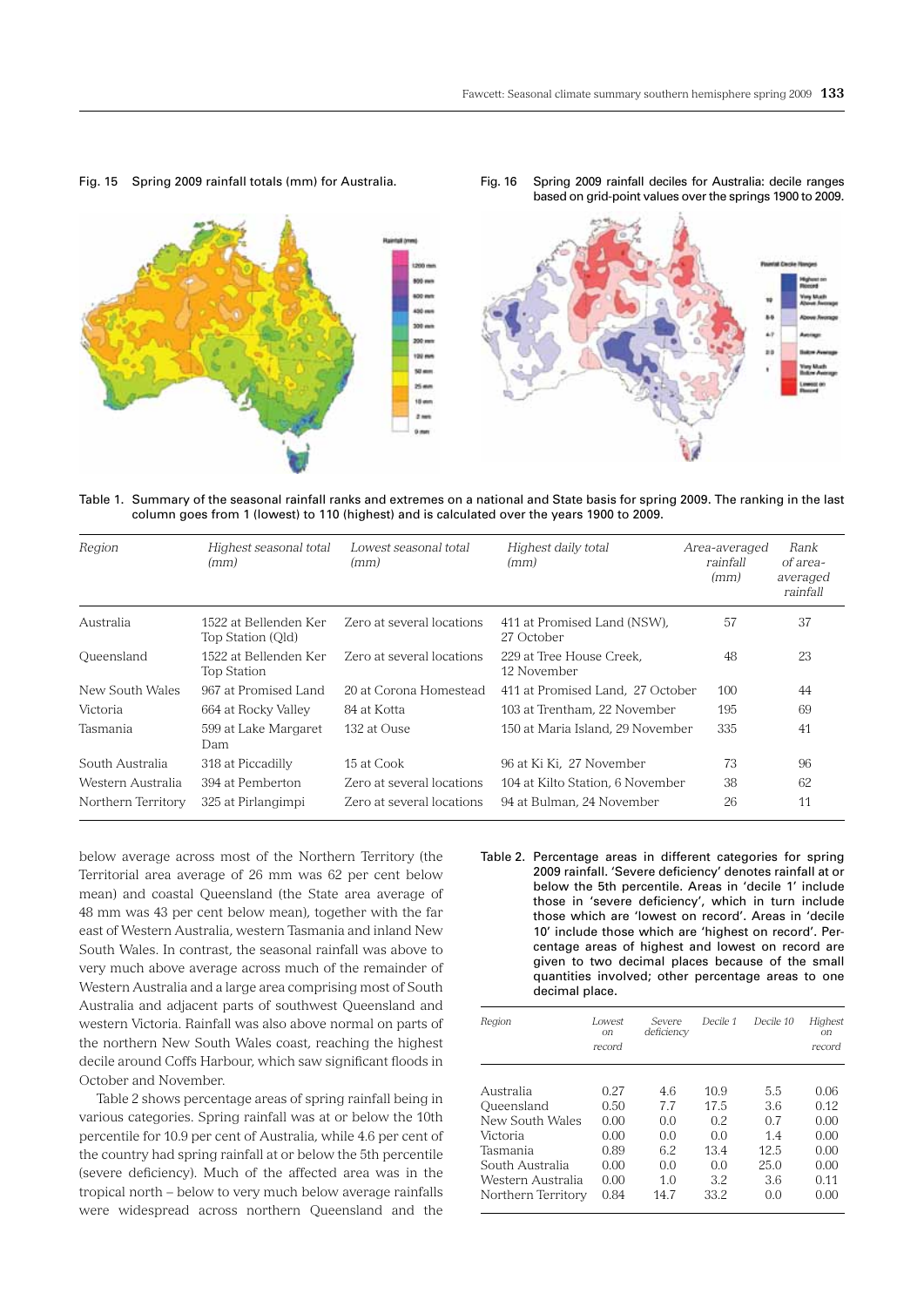Northern Territory. Spring rainfall is negatively correlated with spring seasonal means of the monthly ENSO index shown in Fig. 2 across much of the tropical north of the country, and the areas of below to very much below average rainfall in Fig. 16 are reasonably consistent with those parts of the continent showing a negative correlation of −0.45 or stronger over the last 50 years.

#### Drought

At the end of November 2009, 17.4 per cent of Australia had experienced rainfall at or below the 10th percentile (serious deficiency) for the six months of winter and spring, with 8.6 per cent of the country experiencing severe deficiency (rainfall at or below the 5th percentile) for the period. The areas affected were principally Queensland (37.6 per cent, with 18.4 per cent in severe deficiency) and the Northern Territory (44.1 per cent, with 23.5 per cent in severe deficiency).

Over the slightly longer period of the nine months ending November 2009, 22.7 per cent of the country was in serious deficiency in rainfall (12.2 per cent in severe deficiency), comprising 34.4 per cent of Queensland (15.2 per cent in severe deficiency) and 60.1 per cent of the Northern Territory (39.3 per cent in severe deficiency). For this period 12.3 per cent of Western Australia was in serious deficiency. (It should be noted, in relation to these outcomes, that much of the region affected is seasonally dry in parts of the nominated periods.)

The national figure of 17.4 per cent for the six months ending November 2009 is rather larger than the corresponding figure of 11.0 per cent for the three months ending August 2009, while the figure of 22.7 per cent for the nine months ending November 2009 is slightly larger than the corresponding figure of 18.0 per cent for the six months ending August 2009. Together these suggest a slight intensification of the drought.

#### **Temperatures**

The spring maximum and minimum temperature anomalies are shown in Fig. 17 and Fig. 19, respectively, for spring 2009. The anomalies have been calculated with respect to the 1961-1990 period, and use all stations for which an elevation is available. Station normals have been estimated using gridded climatologies for those stations with insufficient data to calculate a station normal directly (Jones et al. 2009). Figure 18 and Fig. 20 show spring maximum and minimum temperature deciles, respectively, calculated using monthly temperature analyses from 1911 to 2009.

For seasonal maximum temperature, spring 2009 was warmer than average across almost the entire country (Fig. 17), the largest exception being a small area in the far south of Western Australia. Anomalies in excess of +1°C were seen in all States and the Northern Territory (in fact covering 69.1 per cent of the country), and Tasmania was the only State not to see +2°C anomalies somewhere. A large band of +2°C anomalies stretched from Adelaide in South Australia





Fig. 18 Spring 2009 maximum temperature deciles: decile ranges based on grid-point values over the springs 1911 to 2009.



across northern Victoria and central New South Wales into southeast Queensland. Peak anomalies in this band exceeded +3°C in central New South Wales. Likewise, all States (apart from South Australia<sup>9</sup>) and the Northern Territory saw local areas of highest on record spring maximum temperatures, according to the archive of gridded monthly temperature analyses from 1911 to 2009. Table 3 shows percentage areas in 'decile 10' (i.e. at or above the 90th percentile) for spring seasonal maximum temperature for each State and Territory. Nearly three per cent of the country saw a record spring maximum temperature, and all of Victoria experienced a decile 10 spring maximum temperature. A significant heat wave in November contributed to the seasonal temperature outcome – see Bureau of Meteorology (2009) for more information.

 $9$ <sup>9</sup> This statement and the tables that follow refer just to continental South Australia. Likewise the area averages concerning Tasmania exclude the Bass Strait islands (King and Flinders). In Fig. 18, approximately half of Kangaroo Island (but none of continental South Australia) is shown as having recorded highest on record seasonal maximum temperatures in spring 2009.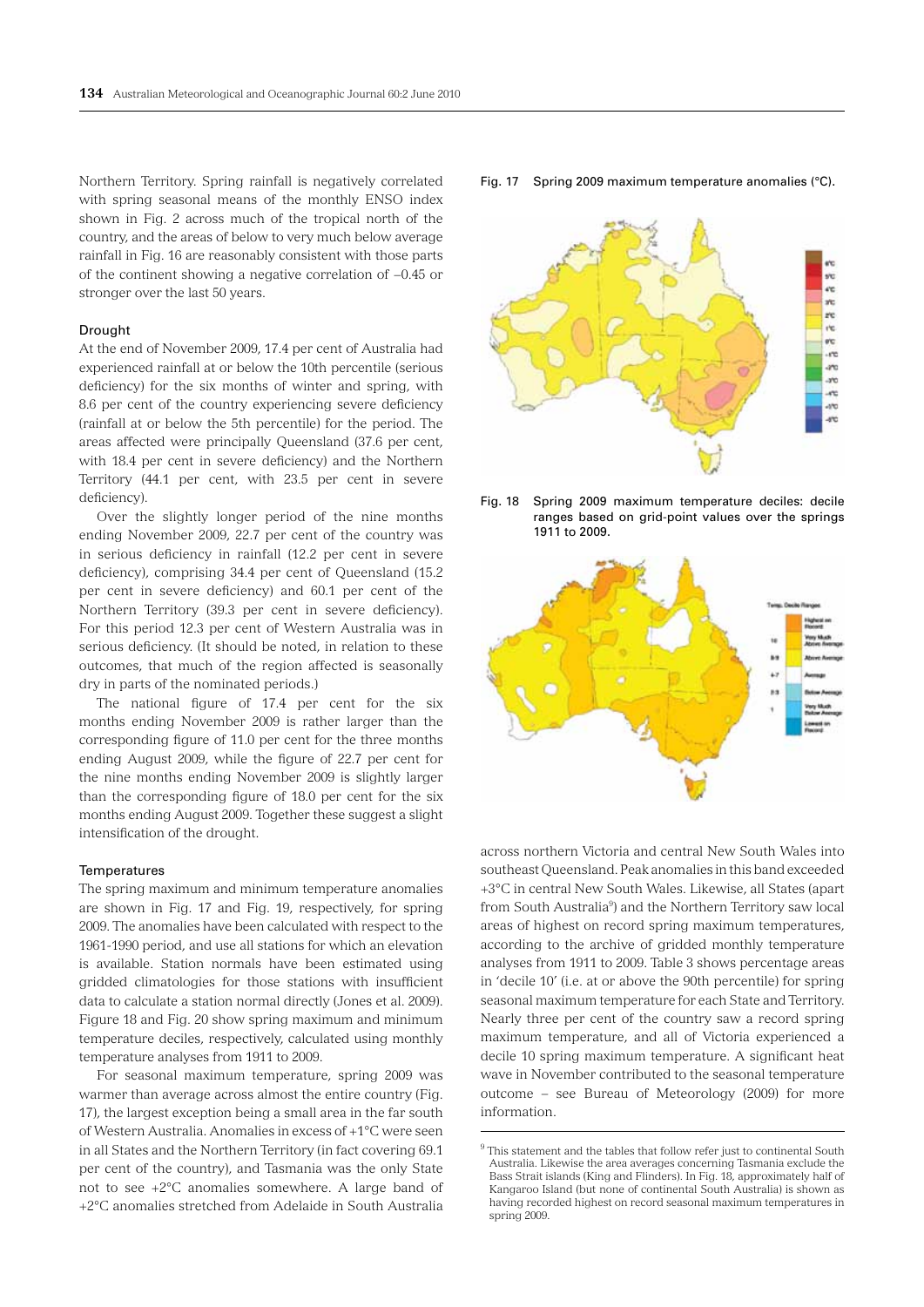#### Fig. 19 Spring 2009 minimum temperature anomalies (°C).



Fig. 20 Spring 2009 minimum temperature deciles: decile ranges based on grid-point values over the springs 1911 to 2009.



The pattern of spring seasonal minimum temperatures anomalies (Fig. 19) was not as strong as that for maximum temperature, but even so a band of +1°C anomalies stretched across 39.2 per cent of the country from northwest Western Australia down across South Australia and southern parts of the Northern Territory, into Victoria, New South Wales and southern Queensland. Small areas of +2°C anomalies were seen in western New South Wales and eastern South Australia. Areas of highest on record seasonal minimum temperature (Fig. 20) were confined to the southern half of the country, specifically South Australia, New South Wales and Victoria, but not Tasmania, even though the entire State experienced decile 10 seasonal temperatures (Table 3).

A high-quality subset of the temperature network is used to calculate the spatial averages and rankings shown in Table 4 (maximum temperature) and Table 5 (minimum temperature). These averages are available from 1950 to the present. As the anomaly averages in the tables are only retained to two decimal places, tied rankings are possible.

#### Table 3. Percentage areas in different temperature categories for spring 2009. Areas in 'decile 10' include those which are 'highest on record'. Grid-point deciles calculated with respect to 1911-2009. No State or Territory experienced areas of 'decile 1' seasonal maximum or minimum temperature.

| Region                                                                                                                           |                                                             | Maximum temperature                                            |                                                             | Minimum temperature                                            |  |  |
|----------------------------------------------------------------------------------------------------------------------------------|-------------------------------------------------------------|----------------------------------------------------------------|-------------------------------------------------------------|----------------------------------------------------------------|--|--|
|                                                                                                                                  | Decile 10                                                   | Highest<br>оn<br>record                                        | Decile 10                                                   | Highest<br>оn<br>record                                        |  |  |
| Australia<br>Oueensland<br>New South Wales<br>Victoria<br>Tasmania<br>South Australia<br>Western Australia<br>Northern Territory | 44.2<br>35.6<br>871<br>100.0<br>659<br>40.5<br>38.5<br>31.3 | 2.99<br>0.65<br>0.23<br>3.19<br>28.12<br>0.00<br>1.39<br>11.82 | 31.1<br>10.3<br>86.1<br>98.9<br>100.0<br>78.9<br>142<br>5.3 | 3.32<br>0.00<br>9.96<br>12.84<br>0.00<br>14.45<br>0.00<br>0.00 |  |  |

In area-averaged terms with respect to maximum temperature, the spring was nationally the equal third warmest since 1950, the warmest for Tasmania, the second warmest for Victoria, the third warmest for New South Wales and the Murray-Darling Basin, and the fourth warmest for South Australia. November contributed strongly to these outcomes, with the month being nationally the second warmest since 1950 (with an anomaly of +2.12°C, behind the +2.17°C of November 2006), the warmest for New South Wales (+4.99°C), Victoria (+4.92°C), Tasmania (+3.18°C) and the Murray-Darling Basin (+4.87°C), the second warmest for South Australia (+3.05°C) and the fourth warmest for Western Australia (+1.71°C). The New South Wales and Victoria anomalies for November 2009 exceeded the previous highest State/Territory monthly maximum temperature anomaly by a substantial margin (+4.38°C for South Australia in August 1982).

In area-averaged terms with respect to minimum temperature, the spring was nationally the eighth warmest since 1950, and the warmest for New South Wales, Victoria, Tasmania and the Murray-Darling Basin. As with maximum temperature, November contributed strongly to these outcomes, with the month being nationally the warmest (+1.61°C) since 1950, the warmest for New South Wales (+4.22°C), Victoria (+3.81°C), South Australia (+3.36°C) and the Murray-Darling Basin (+4.11°C), and the second warmest for Tasmania (+1.68°C).

#### References

- Beard, G.S. 1995. Southern hemisphere climate summary by season from autumn 1994 to summer 1994-95: a warm Pacific (El Niño) episode peaks in early summer. *Aust. Met. Mag., 44,* 237-56.
- Bureau of Meteorology 2009. A prolonged spring heatwave over central and south-eastern Australia, Bureau of Meteorology. *Special Climate Statement 19*, 2 December 2009. Accessible via http://www.bom.gov. au/climate/current/special-statements.shtml .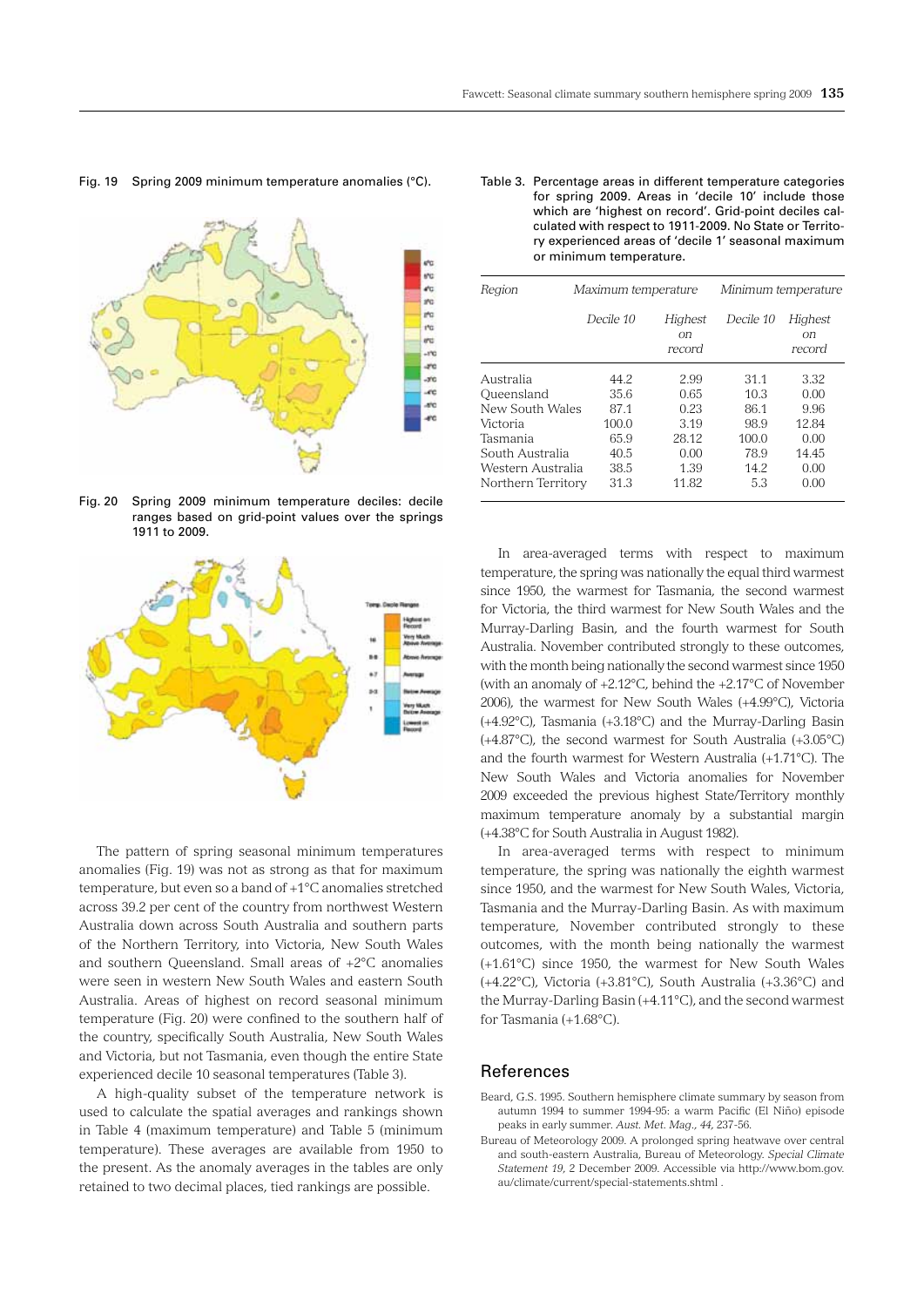|                       | Highest seasonal<br>mean $(^{\circ}C)$ | Lowest seasonal<br>mean $(^{\circ}C)$                         | Highest daily<br>temperature $(^{\circ}C)$ | Lowest daily<br>temperature $(^{\circ}C)$                                | Area-averaged Rank of area-<br>temperature<br>anomaly $(^{\circ}C)$ | averaged<br>temperature<br>anomaly |
|-----------------------|----------------------------------------|---------------------------------------------------------------|--------------------------------------------|--------------------------------------------------------------------------|---------------------------------------------------------------------|------------------------------------|
| Australia             | 40.0 at Fitzroy<br>Crossing (WA)       | 8.3 at Mount Hotham<br>(Vic.), and Mount<br>Wellington (Tas.) | 47.4 at Marree (SA)<br>18 November         | $-3.8$ at Thredbo<br>Top Station (NSW),<br>26 September                  | $+1.44$                                                             | 57.5                               |
| Oueensland            | 37.0 at Century<br>Mine                | 24.3 at Applethorpe                                           | 46.6 at Birdsville.<br>18 November         | 13.4 at Stanthorpe,<br>11 October                                        | $+1.18$                                                             | 54                                 |
| New South<br>Wales    | 31.2 at Mungindi                       | 8.6 at Thredbo<br><b>Top Station</b>                          | 46.8 at Wanaaring,<br>20 November          | $-3.8$ at Thredbo<br>Top Station,<br>26 September                        | $+2.59$                                                             | 58                                 |
| Victoria              | 26.3 at Mildura                        | 8.3 at Mount Hotham                                           | 42.1 at Mildura.<br>18 November            | $-3.4$ at Mount<br>Hotham.<br>26 September                               | $+2.19$                                                             | 59                                 |
| Tasmania              | 18.6 at Bushy Park                     | 8.3 at Mount<br>Wellington                                    | 35.1 at Bicheno.<br>20 November            | $-1.2$ at Mount<br>Wellington,<br>6 & 7 October                          | $+1.38$                                                             | 60                                 |
| South<br>Australia    | 31.2 at Moomba                         | 17.9 at Mount Lofty                                           | 47.4 at Marree.<br>18 November             | 7.2 at Mount Lofty,<br>25 September                                      | $+1.72$                                                             | 57                                 |
| Western<br>Australia  | 40.0 at Fitzrov<br>Crossing            | 18.4 at Shannon                                               | 45.6 at Mandora.<br>29 October             | 9.8 at Mount Barker.<br>29 September,<br>and Rocky Gully,<br>5 September | $+1.20$                                                             | 55                                 |
| Northern<br>Territory | 39.1 at Bradshaw                       | 30.6 at Mccluer Island                                        | 44.8 at Walungurru,<br>17 November         | 18.8 at Kulgera,<br>26 September                                         | $+1.15$                                                             | 53.5                               |

#### Table 4. Summary of the seasonal maximum temperature ranks and extremes on a national and State basis for spring 2009. The ranking in the last column goes from 1 (lowest) to 60 (highest) and is calculated over the years 1950 to 2009.

#### Table 5. Summary of the seasonal minimum temperature ranks and extremes on a national and State basis for spring 2009. The ranking in the last column goes from 1 (lowest) to 60 (highest) and is calculated over the years 1950 to 2009.

|                       | Highest seasonal<br>mean $(^{\circ}C)$ | Lowest seasonal<br>mean $(^{\circ}C)$ | Highest daily<br>temperature $(^{\circ}C)$            | Lowest daily<br>temperature $(^{\circ}C)$               | Area-averaged Rank of area-<br>temperature<br>anomaly $(^{\circ}C)$ | averaged<br>temperature<br>anomaly |
|-----------------------|----------------------------------------|---------------------------------------|-------------------------------------------------------|---------------------------------------------------------|---------------------------------------------------------------------|------------------------------------|
| Australia             | 27.0 at Troughton<br>Island (WA)       | 0.9 at Charlotte<br>Pass (NSW)        | 33.3 at White Cliffs<br>Airport (NSW),<br>19 November | $-10.4$ at Thredbo<br>Top Station (NSW),<br>2 September | $+0.80$                                                             | 53                                 |
| Queensland            | 25.0 at Horn Island                    | 9.0 at Stanthorpe                     | 32.8 at Thargomindah,<br>19 November                  | $-2.4$ at Stanthorpe,<br>1 September                    | $+0.31$                                                             | 35                                 |
| New South<br>Wales    | 17.3 at Cape Byron                     | 0.9 at Charlotte Pass                 | 33.3 at White Cliffs<br>Airport,<br>19 November       | $-10.4$ at Thredbo<br>Top Station,<br>2 September       | $+1.56$                                                             | 60                                 |
| Victoria              | 12.3 at Gabo Island                    | 2.0 at Mount Hotham                   | 26.9 at Mildura.<br>20 November                       | $-6.2$ at Mount<br>Hotham.<br>27 September              | $+1.39$                                                             | 60                                 |
| Tasmania              | 11.2 at Hogan Island                   | 1.0 at Mount<br>Wellington            | 17.8 at Luncheon Hill.<br>10 November                 | -5.7 at Liawenee,<br>29 September                       | $+0.70$                                                             | 55                                 |
| South<br>Australia    | 16.3 at Oodnadatta                     | 7.4 at Keith West                     | 31.1 at Moomba.<br>20 November                        | $-2.3$ at Yongala,<br>14 September                      | $+1.74$                                                             | 60                                 |
| Western<br>Australia  | 27.0 at Troughton<br>Island            | 7.4 at Wandering                      | 31.4 at Wittenoom.<br>30 October                      | $-4.3$ at Eyre.<br>9 September                          | $+0.61$                                                             | 50.5                               |
| Northern<br>Territory | 26.2 at McCluer<br>Island              | 15.2 at Curtin Springs                | 31.8 at Lajamanu,<br>22 November                      | 3.1 at Yulara.<br>6 September                           | $+0.51$                                                             | 39.5                               |